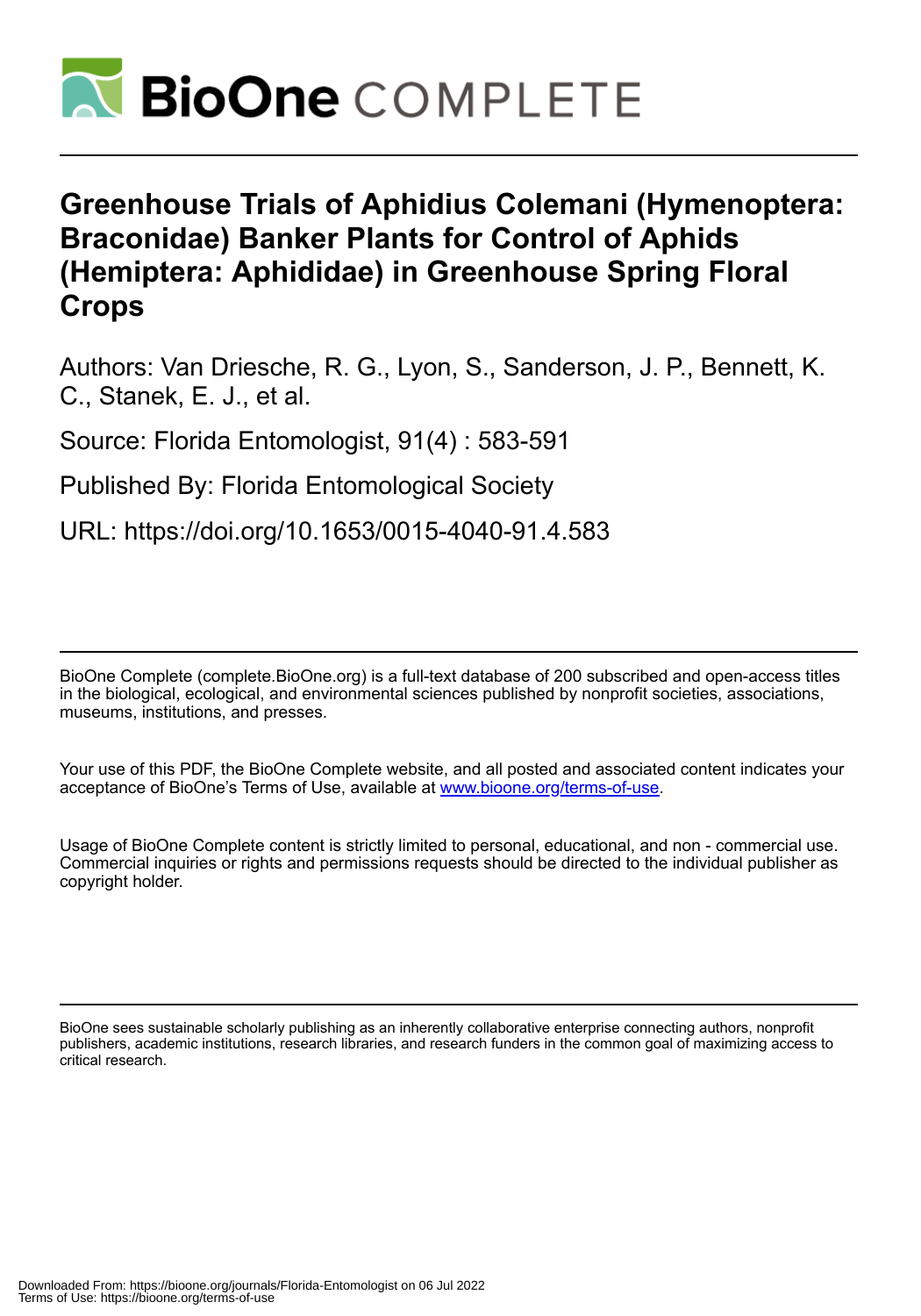# GREENHOUSE TRIALS OF *APHIDIUS COLEMANI* (HYMENOPTERA: BRACONIDAE) BANKER PLANTS FOR CONTROL OF APHIDS (HEMIPTERA: APHIDIDAE) IN GREENHOUSE SPRING FLORAL CROPS

R. G. VAN DRIESCHE', S. LYON', J. P. SANDERSON?, K. C. BENNETT?, E. J. STANEK IIIª AND RUITAO ZHANGª 1 PSIS/Division of Entomology, University of Massachusetts, Amherst, MA, 01003, USA

2 Department of Entomology, Cornell University, Ithaca, NY, 14583, USA

3 School of Public Health, University of Massachusetts, Amherst, MA, 01003, USA

#### **ABSTRACT**

Banker plants with *Aphidius colemani* Viereck were tested in greenhouses in Massachusetts and New York for control of cotton aphid *Aphis gossypii* Glover, and green peach aphid *Myzus persicae* (Sulzer) on 2 spring flower crops, pansies (*Viola tricolor hortensis*) and Marguerite daisies (*Argyranthemum* hybrid). Banker plants consisted of pots of barley plants infested with the bird cherry-oat aphid *Rhopalosiphum padi* (L.), inoculated at the start of the crop with adults of *A. colemani* purchased from a commercial insectary. Initial trials were conducted in University of Massachusetts greenhouses containing flats of the crop plants. Sentinel plants in flats were infested uniformly with aphids, and particular greenhouses were subjected to the presence of banker plants or left as controls. Prior to University trials, a survey was conducted in commercial greenhouses in Massachusetts and New York to determine the frequency and species of aphid infestation in spring flower crops. After University trials, the efficacy of banker plants was tested in commercial greenhouses in both states. In surveys of commercial greenhouses, *M. persicae* was the most frequently detected species, accounting for 53% of all infestations. In University greenhouse trials, in absence of parasitism, *A. gossypii* increased fastest on daisy, followed by *M. persicae* on daisy, *M. persicae* on pansy, and *A. gossypii* on pansy. Parasitoid suppression of population increase was strongest for *A. gossypii* on daisy and poorest for *M. persicae* on pansy. The presence of 2 aphid species in the same greenhouse did not alter the level of biological control in our trial. In commercial greenhouses, banker plants failed to control *M. persicae* deployed on infested pansies as sentinel hosts. In the laboratory, a 12-h exposure to dried residues of pyriproxyfen or pymetrozine, insecticides commonly used to control aphids, reduced survival of *A. colemani* adults, compared to a water control (82% survival), to 71% and 53%, respectively. Adult parasitoid emergence from pesticide-treated aphid mummies was reduced from 68% for the controls to 56% for pyriproxyfen and 62% for pymetrozine.

Key Words: *Aphidius colemani*, *Myzus persicae*, *Aphis gossypii*, banker plants, biological control, greenhouse flower crops

#### **RESUMEN**

Plantas banqueras con *Aphidius colemani* Viereck fueron probadas en invernaderos en los estados de Massachusetts y Nueva York para el control del áfido del algodón, *Aphis gossypii* Glover, y el áfido verde del durazno, *Myzus persicae* (Sulzer) sobre 2 cultivos de flores de la primavera, violetas (*Viola tricolor hortensis*) y margaritas (hibrido de *Argyranthemum*). Las plantas banqueras consistieron de plantas de cebada sembradas en macetas infestadas con el áfido, *Rhopalosiphum padi* (L.), inoculadas al principio con adultos de *A. colemani* comprados en un insectario comercial. Se realizaron las pruebas iniciales en plantas del cultivo puestas en bandejas en los invernaderos de la Universidad de Massachusetts. Las plantas centinelas puestas en las bandejas fueron infestadas de una manera uniforme con áfidos, y ciertos invernaderos fueron sujetos a la presencia de plantas banqueras o dejados como un control. Antes de las pruebas en la Universidad, se realizaron sondeos de los invernaderos comerciales en Massachusetts y Nueva York para determinar la frecuencia y las especies de los áfidos infestando los cultivos de flores de primavera. En los sondeos de invernaderos comerciales, *M. persicae* fue la especie mas frecuentemente detectada, representando 53% de todas las infestaciones. En las pruebas del invernadero de la Universidad, en la ausencia de parasitismo, la población de *A. gossypii* aumento más rápido sobre las margaritas, seguida por *M. persicae* sobre las margaritas, *M. persicae* sobre las violetas y *A. gossypii* sobre las violetas. La supresión de la población de áfidos debida a los parasitoides fue mas fuerte para *A. gossypii* sobre las violetas y mas débil en *M. persicae* sobre las violetas. La presencia de 2 especies de áfidos en el mismo invernadero no cambio el nivel de control biológico en nuestra prueba. En los invernaderos comerciales, las plantas banqueras fallaron en controlar *M. per-*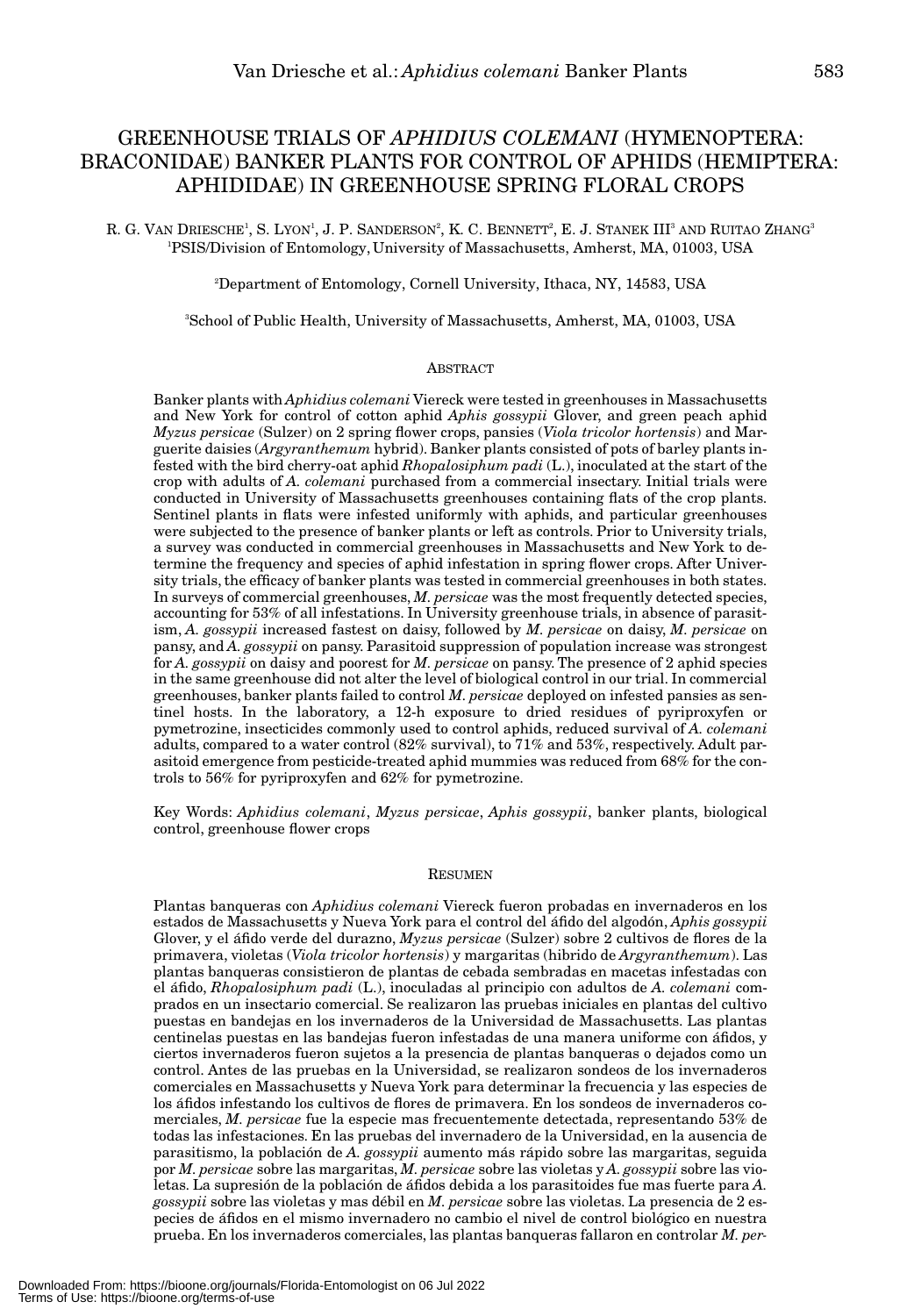*sicae* puestos sobre las violetas infestadas como hospederos centinelas. En el laboratorio, la exposición de 12 horas a residuos secos de piriproxifen o pimetrozin, insecticidas comúnmente usados para controlar áfidos, reducieron la sobrevivencia de adultos de *A. colemani*, en comparación al control con solo agua (82% sobrevivencia), a 71% y 53%, respectivamente. La emergencia de los adultos de parasitoides de las momias de áfidos tratadas con pesticida fue reducida 68% en el control a 56% para piriproxifen y 62% para pimetrozin.

Aphids are a common problem on a wide variety of greenhouse crops. In a survey of Massachusetts flower growers in 1996, growers reported applying an average of 3 pesticide applications per crop for aphids, second only to thrips (Smith, 1998). Use of pesticides for control of aphids, however, can disrupt biological control of other pests. Current use of aphid biological control in flower crops has an inadequate research base, and has largely been guided by insectary recommendations. On a per capita basis, parasitoids have greater potential for suppressing aphid populations in greenhouses than predators because of their higher intrinsic rates of increase. But even for parasitoids, price can be an obstacle to use. The cost of the most commonly used aphid parasitoid, *Aphidius colemani* Viereck, is 7 cents per adult (at US \$22.50 per 500 parasitoid pupae, Koppert Inc., at Koppert.com, allowing for shipping cost and non-emergence of some adults). Vásquez et al. (2006) found that direct releases of *A. colemani* provided excellent control of *Aphis gossypii* Glover in small, within-greenhouse netted enclosures  $(2.1 \times 6.1 \text{ m}) =$  ca 108 sq. ft.) when released at 5 mixed-sex adults/ $m^2$  in each of the first 3 weeks of a 5-week trial. However, at this release rate, biological control was 4.7 times more expensive than the pesticide standard (imidacloprid). The limitation of noncompetitive price is most important in smaller greenhouses producing shortterm crops such as flowers because time for parasitoid reproduction during the crop is limited.

A potential solution to the high cost of repeated mass releases of parasitoids for aphid control in short duration crops is to place breeding colonies of parasitoids (called "banker plant systems" or "open rearing systems") in greenhouses at planting time, before aphids appear. This approach can be quite effective against some aphid species in some crops (e.g., Conte 1998). Banker plant systems begin with of a colony of a monocot-feeding aphid such as *Rhopalosiphum padi* (L.), the bird cherry-oat aphid, reproducing on a mildew-resistant variety of a monocot such as rye, grown in pots. Parasitized aphids (mummies) or adult parasitoids, purchased from commercial insectaries, are then placed on such pots at the start of the crop and pots are changed as needed when plants deteriorate. This system reduces cost because only enough parasitoids need be purchased to establish the initial breeding colonies and time is gained for 1 or more parasitoid generations to occur on the alternative non-pest aphid before pest

aphids invade the crop. Banker plant systems for two *Aphidius* species (*A. colemani* and *Aphidius ervi* Haliday) are available for use in the United States.

Three potential problems exist with use of the *A. colemani* banker plant system in spring flower crops. First, this parasitoid does not parasitize all aphid species that might become important in some crops, such as the potato aphid, *Macrosiphum euphorbiae* (Thomas), and the foxglove aphid, *Aulacorthum solani* (Kaltenbach), requiring spot applications of pesticides to plants infested with these species. To conserve the efficacy of banker plant systems when such species are among the aphids present, pesticides compatible with key parasitoids are needed. Second, banker plants require watering and possibly fertilization, can die from plant diseases like mildew, or may cease to produce parasitoids if all the aphids on the plant are killed by the parasitoid or other natural enemies. These problems can be managed by use of mildew-resistant rye and periodic transfer of aphids to new rye plants. Third, aphid suppression is poor if greenhouse temperatures exceed 28°C because such temperatures are favorable to aphids and unfavorable to *A. colemani* (Goh et al. 2001; Kim & Kim 2003).

Our goal was to better understand the potential for effective use of *A. colemani* banker plants for aphid control in spring flower crops in the northeastern US. Our specific objectives were, as follows: (1) to survey aphids in commercial greenhouses in Massachusetts and New York to determine if the aphids found most frequently in the region's spring flowers were species susceptible to *A. colemani*; (2) to measure aphid control provided by *A. colemani*-banker plants in University greenhouses filled with various combinations of *M. persicae* and *A. gossypii* on pansy and Marguerite daisy; (3) to assess the efficacy of *A. colemani* banker plants in commercial greenhouses in Massachusetts and New York; and (4) to determine if 2 widely used insecticides might be compatible with *A. colemani*.

# MATERIALS AND METHODS

Aphid Surveys in Greenhouse Floral Crops

In 2004, to determine what species of aphids occurred in greenhouses during the spring flower crop and the relative frequency of their infestations, we visited 41 greenhouses, 20 in New York (from 26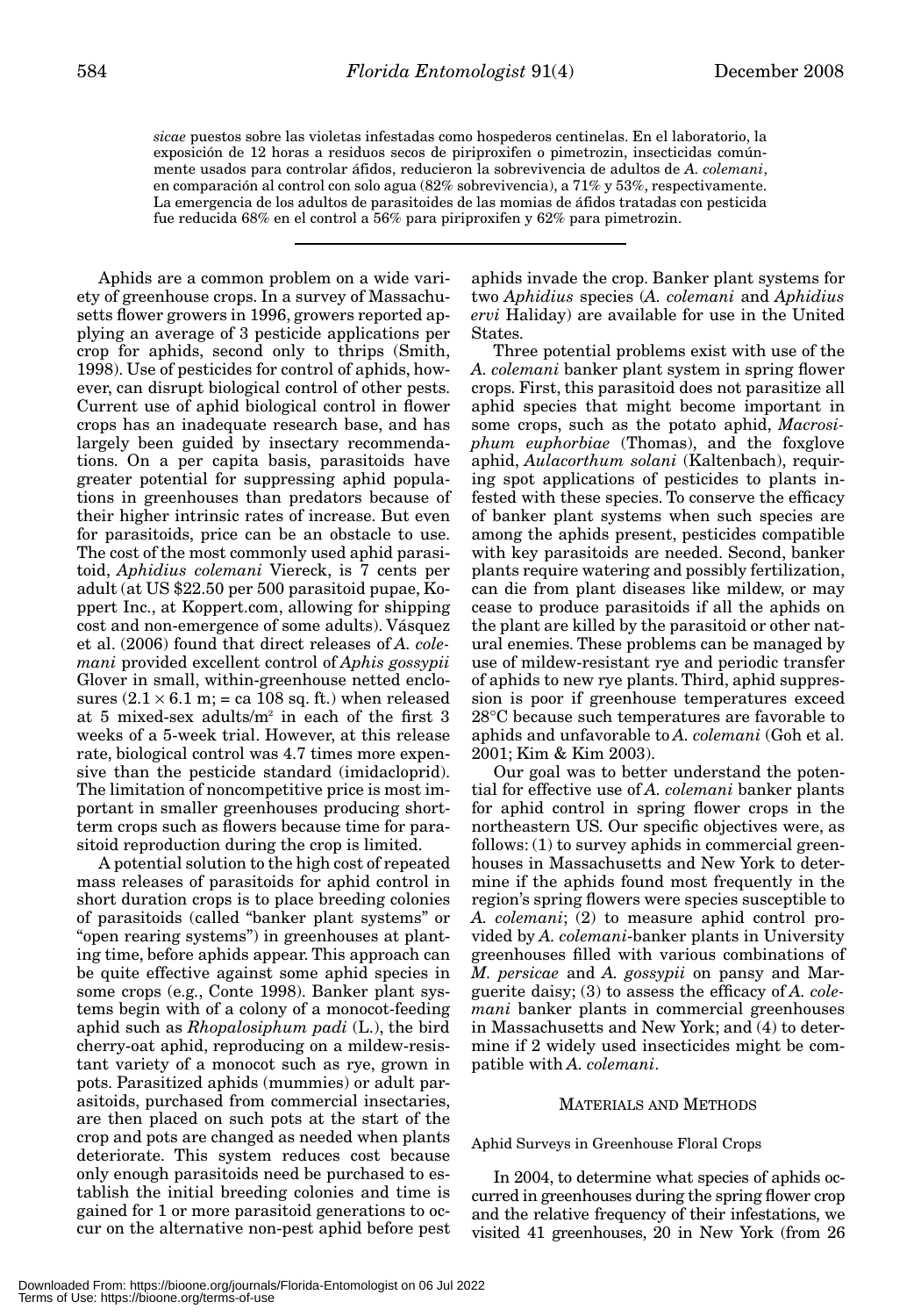May to 10 Jun) and 21 in Massachusetts (from 15 Apr to 25 May). At each greenhouse, 30 plants of each of the 3 most prevalent flower species were examined for aphids. In greenhouses in which there were more than 3 plant species in significant numbers, the 90 scouted plants were divided equally among the most common plants. In Massachusetts, but not New York, if no aphids were found during initial scouting of the dominant crops, we checked additional species known to be especially susceptible to aphid infestations (ivy geranium, petunia, and fuchsia) or that were reported by the grower to be infested, examining 30 plants per species. Samples of aphids detected were preserved for later identification. Identifications were made by Suzanne Lyon (MA) or K. C. Bennett (NY), following their training by Susan Halbert of the Florida Department of Agriculture. We then calculated the rel-

# Efficacy of *A. colemani*-banker Plants in University **Greenhouses**

ative frequency of infestations by aphid species.

*Sources of Aphids and Plants*. For this trial, we infested plants with one or both species of *A. gossypii* and *Myzus persicae* (Sulzer), which were 2 of the 3 most commonly encountered species in our survey (the third, *Aulacorthum solani* (Kalten bach) is not attacked *by A. colemani*, and so could not be considered for inclusion in this test). Colonies of both of the pest aphids were provided by Dan Gilrein of Cornell Cooperative Extension in Riverhead, New York. Aphids were reared in cages at University of Massachusetts on pansies (*Viola tricolor hortensis,* Delta Blotch Mix) and Marguerite daisies (*Argyranthemum* hybrid), which were the plant species subsequently used in our trials. Choice of plant species was coordinated with choice of aphid species and strain so that both aphids used were able to feed and reproduce on both species of plants. Insecticide-free plants used in experiments were grown on contract for us by a local greenhouse operator (Five Acre Farms, Northfield, Massachusetts).

*Source, Management, and Number of Banker-Plants.* The monocot-feeding bird cherry-oat aphid (*R. padi*), a species not able to infest dicot flower crops, was used as the aphid on the banker plants. These aphids were obtained from Melanie Filotas at Cornell University, Ithaca, New York. Banker plants consisted of mildew-resistant barley (*Hordeum vulgare,* McGregor barley, of Agri-Culver seeds, Trumansburg, New York) grown in pots (20 cm diam.). Plants were infested with aphids when 15-20 cm tall. Aphids periodically were moved to new barley plants as old ones declined in vigor due to aphid feeding. The number of banker plants per greenhouse and the number of parasitoids released per banker plant in our trials at the University of Massachusetts were chosen to be low in cost and therefore potentially acceptable to growers.

For each 4 x 8 m plastic hoop greenhouse (ca 350 sq ft., ca 50% filled), we used 1 banker plant, onto which we released 25 mixed-sex parasitoids once at the start of the trials. Wasps were purchased from Koppert Biological Inc. at a cost of \$22.50/ 500 mummies (parasitoid pupae in host aphids), which came to 7 cents per emerged wasp when emergence rate (65%) and shipping were considered. Given this cost and the fill rate of the greenhouse, the price for this treatment was  $$0.11/m^2 (= $10$  per 1000 sq ft) of protected crop.

*Experimental Design and Description of Sampling.* Four trials were run, 2 each in 2005 and 2006. All trials were run in 4 identical plastic hoop greenhouses  $(4 \times 8 \text{ m})$  at the University of Massachusetts. The purpose was to measure the effect of *A. colemani*-banker plants on suppression of aphid densities. We examined 2 aphid species (*M. persicae* and *A. gossypii*) on 2 plant species (pansy and Marguerite daisy) because of the high plant diversity in spring flower crops. We structured trials to measure if the presence of a second aphid host species in the same greenhouse affected the degree of control. Trial dates corresponded to a slightly early and slightly late spring flower crop period in each year (trial one, 23 Mar-11 May, 2005; trial two, 15 Jun- 7 Jul, 2005; trial three, 16 Feb- 3 Apr, 2006; and trial four, 26 Apr-2 Jun, 2006). Only 2 trials were retained for analysis because delay caused the 15 Jun- 7 Jul, 2005 trial to occur mostly after the normal spring flower production period and as a consequence this trial experienced hot weather, not typical of the crop and unfavorable to this parasitoid (Zamani et al., 2007). We excluded the 26 Apr- 2 Jun, 2006 trial because parasitoids invaded the control greenhouse and suppressed aphids.

There were 4 greenhouses in each trial. These were partially filled with plants purchased as plugs from a commercial grower (grown without pesticide use), potted in 10 cm dia pots, grouped 8 per flat  $(25 \times 50 \text{ cm})$ , and placed on greenhouse benches. Each greenhouse contained 30 flats of pansies and 30 of Marguerite daisies. One banker plant was placed on a bench beside the crop plants in each of 3 of the 4 greenhouses, and the fourth was kept as an untreated control where parasitoids were not released. The 3 greenhouses containing banker plants were inoculated with either (1) *A. gossypii* only, (2) *M. persicae* only, or (3) both aphid species. The control greenhouse, without parasitoids, contained both species of aphids. In the single-aphid greenhouses, aphids of the indicated species were taken from our laboratory colony and 5 aphids were placed on 1 flagged sentinel plant in the middle of each flat (30 of each plant species) at the start of the trial. In the mixed aphid greenhouses (the control greenhouse and 1 with a banker plant), there were 15 plants of each of the 4 aphid species x plant species combinations. In all greenhouses, plants were grouped by species, not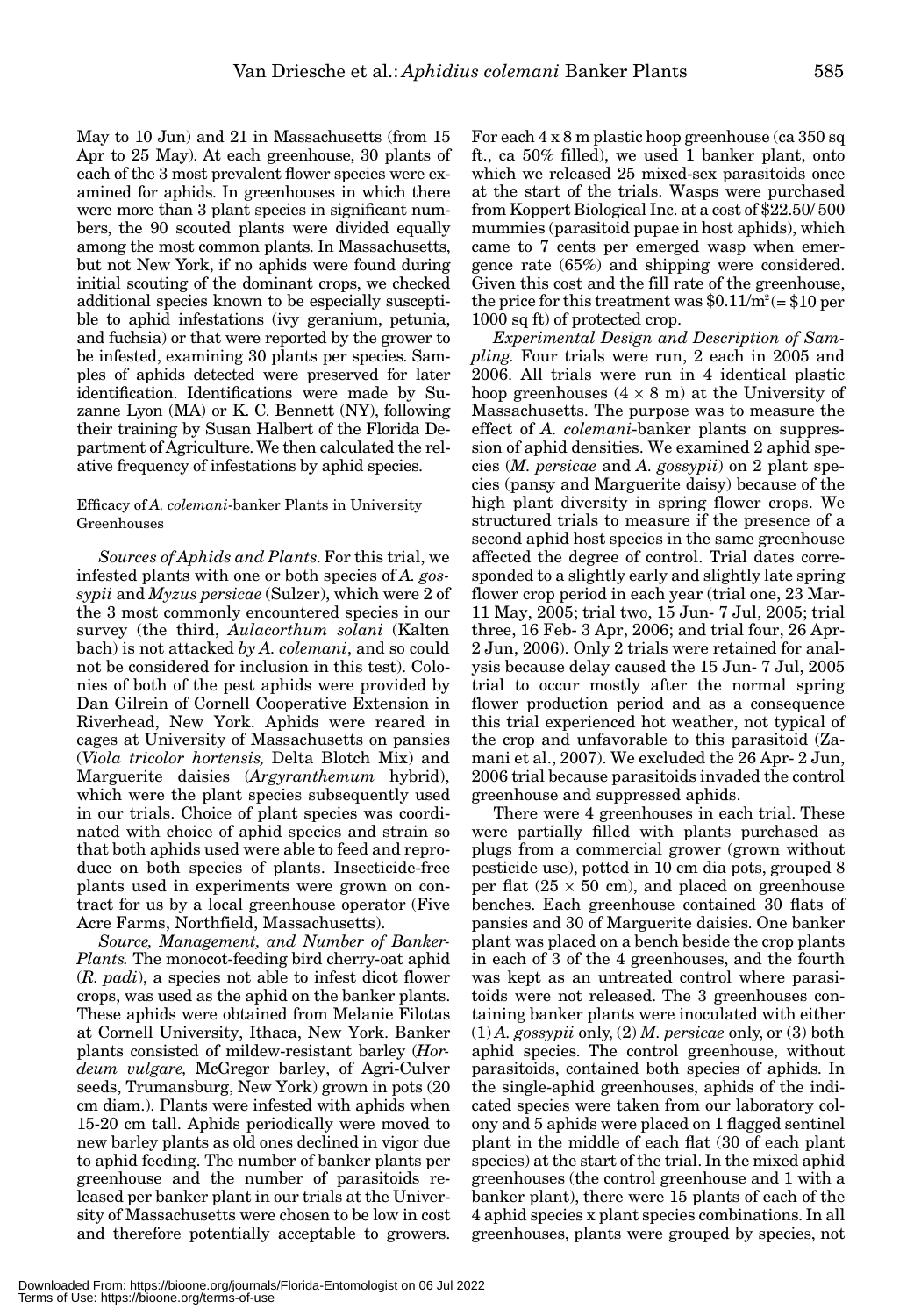interspersed. Data collected consisted of a total count of all aphids on each sentinel plant, weekly for 7 weeks. At the end of each trial, 1 additional sample was taken by counting all aphids on each of 30 randomly selected plants of each plant species (exclusive of the inoculated sentinel plants) in single-aphid greenhouses or 15 plants for each aphid x plant combination in greenhouses with 2 aphid species present.

### Efficacy of Banker Plants in Commercial Greenhouses

In 2006, concurrent with the second year of the trials at the University of Massachusetts, we conducted a modified trial of banker plants at 7 commercial greenhouses growing spring flower crops, 3 in Massachusetts and 4 in New York. Based on data from our 2004 survey of aphid occurrence in regional greenhouse spring flower crops, which showed *M. persicae* to be much more common than *A. gossypii* (Table 1), we focused on control of *M. persicae* to evaluate banker plants. Furthermore, because the same survey showed aphids to be spotty in their occurrence in greenhouses, we decided to evaluate the efficacy of banker plants in greenhouses based on population increase of aphids deliberately added to test plants in greenhouses, rather than waiting for infestations to develop naturally. At each test greenhouse, we introduced 4 flats  $(25 \times 50 \text{ cm})$ , each with 10 pots  $(11.2)$ cm dia) of pansies. Two flats were placed in a  $60 \times$  $60 \times 60$  cm "Bug Dorm" cage (from BioQuip Inc., Rancho Dominguez, CA), while 2 uncaged flats were placed next to the cage on the same greenhouse bench. Five plants in each flat were inoculated with 2 *M. persicae* individuals from our colonies at the start of the experiment. In each greenhouse, we placed 1 banker plant (as in the University of MA trial) per  $38 \text{ m}^2$  (400 square feet). Each banker plant, previously infested with bird cherry-oat aphids, was inoculated with 25 mixed-sex parasitoid adults or aphid mummies.

TABLE 1. SPECIES OF APHIDS FOUND IN A SURVEY OF 41 GREENHOUSES WITH SPRING FLOWER CROPS IN 2004 IN MASSACHUSETTS AND NEW YORK.

| Aphid species                       | No. infestations<br>detected<br>$(\%$ of total) |  |
|-------------------------------------|-------------------------------------------------|--|
| <i>Mysus persicae</i> (Sulzer)      | 27(52.9)                                        |  |
| Aulacorthum solani (Kaltenbach)     | 14(27.5)                                        |  |
| <i>Aphis gossypii</i> (Glover)      | 3(5.9)                                          |  |
| Aphis sp.                           | 2(3.9)                                          |  |
| Macrosiphum euphorbiae (Thomas)     | 2(3.9)                                          |  |
| <i>Ovatus crataegarius</i> (Walker) | $1(2.0\%)$                                      |  |
| Macrosiphum sp.                     | $1(2.0\%)$                                      |  |
| Aphis spiraecola Patch              | $1(2.0\%)$                                      |  |
| Total                               | $51(100\%)$                                     |  |

Whole plant counts of aphids were made weekly on each of the 20 inoculated plants (5 per flat). First aphid counts were made either on 21 or 27 of Mar in Massachusetts and continued either until 26 Apr or 2 May, depending on location. Sampling in New York greenhouses began either on 4 or 7 Apr and continued until 12 or 21 May.

## Compatibility of *A. colemani* with Insecticides

The goal of this experiment was to determine if 2 common pesticide products used to control aphids, formulations of pymetrozine and pyriproxyfen, were compatible with *A. colemani* adults (via contact with freshly dried residues) or mummies (via direct sprays). If compatible, such materials might be used to control species not parasitized by *A. colemani.*

*Pesticide Rates*. Pymetrozine (Endeavor 50WG, manufactured by Novartis) was applied at the label-recommended rate for aphid suppression (2.5 oz per 100 gallons,  $= 0.177$ g product/473 mL,  $=$ 0.000374 g ai/mL spray). Pyriproxyfen (Distance IGR, manufactured by Valent) was used at the high end of the labeled range for aphids (8 fl. oz per 100 gallons,  $= 0.3$  mL product/473 mL spray,  $=$ 0.0000653 g ai/mL spray). Pesticide solutions were applied with small, hand pumped, spray bottles. Water was applied as a control.

*Wasp Source.* All *A. colemani* used in these experiments were purchased from IPM Laboratories in Locke, New York (sourced originally from Koppert, Inc.). Wasps were shipped as aphid mummies, and typically adult wasps were just beginning to emerge on the day the shipment arrived.

*Exposure of Adult A. colemani to Pesticide Residues*. Adult wasps were exposed to freshly dried residues in glass shell vials  $(3.7 \text{ ml}, 15 \times 45 \text{ mm}, \text{Fisher})$ Scientific) in groups of 10. Vials were treated individually with 3 pumps from a spray bottle containing either an insecticide solution or water, until vial walls were coated to run off. After 1 h, vials were inverted to allow excess liquid to drain out. Two h after application, vial surfaces were dry, and 10 adult wasps (unsexed) were aspirated into each vial  $(= 1)$ replicate). For ventilation, a 10-mm dia hole was cut in each vial top and fine-meshed polyester screening then secured over the mouth of the vial by the remainder of the lid. Wasps were collected with aspirators from emergence containers and allowed to walk from the aspirator into the test vials. Vials with wasps were held in a growth chamber at 22° C, 75% RH, and constant light. After 2 and 12 h, vials were examined under a dissecting microscope and the number of dead wasps counted. Each treatment was replicated 30 times.

*Exposure of A. colemani Pupae to Pesticide Sprays*. Groups of aphid mummies from which wasps had not yet emerged were placed on blotting paper on plastic dishes with a fine paintbrush. Each group was sprayed directly with one of the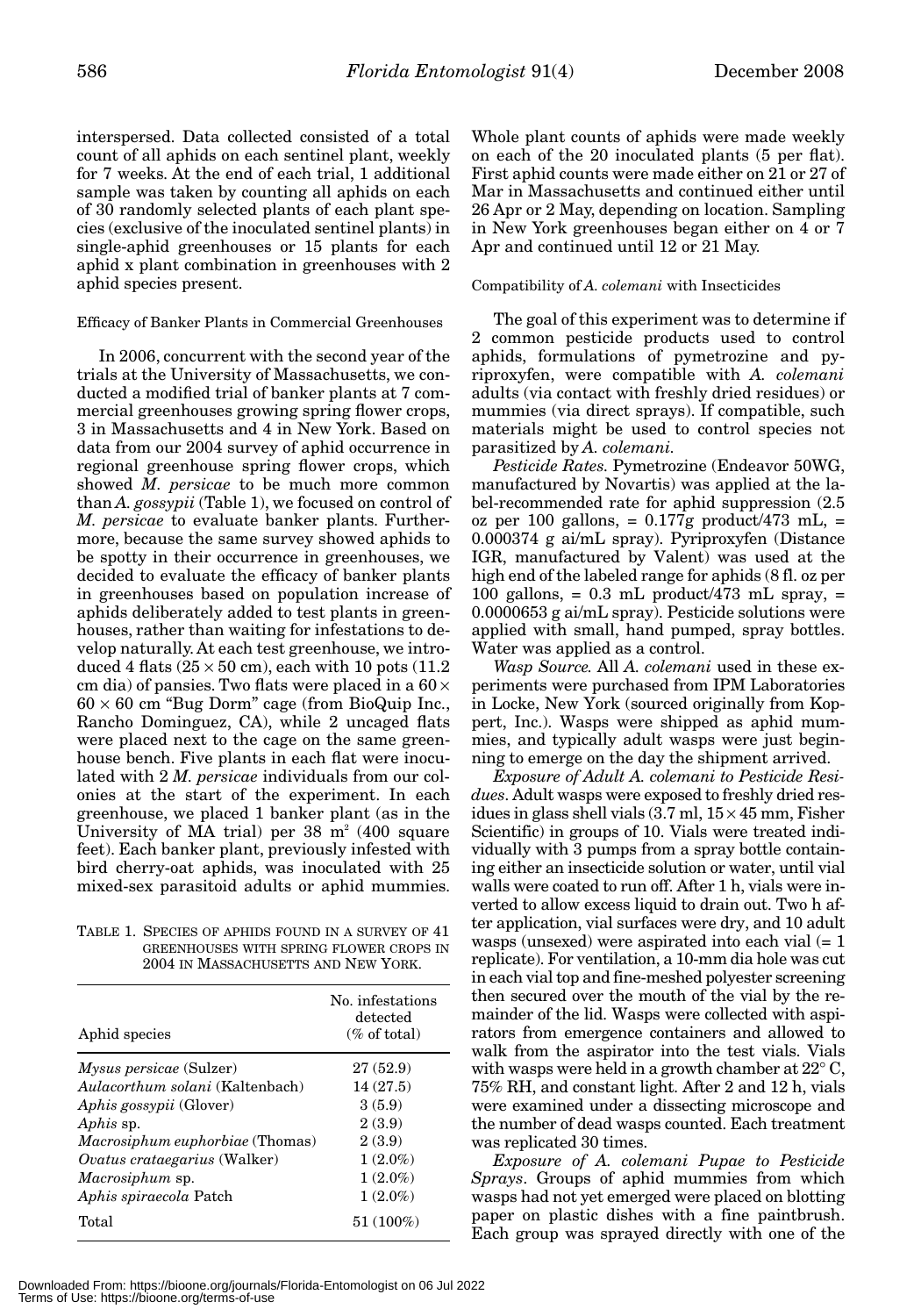test solutions as described above and allowed to dry. Each replicate consisted of 10 treated mummies, which were held in a clean vial  $(3.7 \text{ mL}, 15 \times$ 45 mm, Fisher Scientific) secured with fine mesh polyester fabric in place of a lid. Mummies were held in a growth chamber at 22° C, 75% RH, 16:8 L:D photoperiod for 72 h, and then the number of emerged wasps were counted. Each treatment was replicated 40 times (total, 400 treated mummies).

#### Statistical Analyses

For the trial at the University of Massachusetts, the response (aphid numbers per plant on initially inoculated plants only) was recorded each week for 7 weeks on each sentinel plant in each greenhouse. Each greenhouse contained a unique combination of aphid species, plant types, and banker plants. These treatment combinations were randomly assigned to greenhouses in each trial. We accounted for these treatment combinations as fixed effects in the analysis, and included plants in each trial, and trials as nested random effects. Thus, we represented the study by a randomized block design with repeated measures made on each sentinel plant nested in each block (i.e., trial). We considered the blocks and plants to be random, and accounted for the repeated measures that were nested on sentinel plants in each greenhouse using a mixed model for SAS PROC Mixed. Plots of the number of aphids per week were constructed for each plant and aphid species for each treatment combination in each block, along with average profiles. The plots indicated exponential growth over time for aphids in non-banker plant blocks. We took the natural log of the aphid count (after adding 1 to avoid zero counts) to linearize the response pattern over time, and summarized the linear trend for each plant by the linear trend for a first order orthogonal polynomial (using 7 equally spaced time points) for each plant (Kirk, 1995). A mixed model with plants nested in blocks as random blocks was fit to evaluate differences between conditions (aphid species, plant species, and banker plant effects) on the linear trend in aphid growth. We examined homogeneity of variance between trials and between plants for different conditions prior to conducting statistical tests. The statistical analysis focused on comparisons between linear trends equivalent to growth slopes for simple population growth curve models between conditions. Slopes of the resulting regressions have biological meaning because they reflect the population increase of the pest aphids over time in greenhouses either with or without the treatment being tested (= parasitoids on banker plants). If parasitism restrains aphid population growth rate, data from greenhouses with this treatment will give regression lines with lower slopes. After calculating average slopes associated with each treatment, we compared slopes against the null hypothesis that slopes were zero (no increase over time) and among each

other. Data on aphid density on non-inoculated plants in the various treatments at the end of the trial were analyzed by similar models. The response corresponded to the natural logarithm of the number of aphids (plus 1) per plant. For analysis of the data on wasp survival after exposure to pesticides, we fit a mixed model accounting for the repeated measure using vials as random effects to compare response between conditions (water, pyriproxyfen, and pymetrozine) and response (number of live wasps) over time. A one-way analysis of variance model was used to test for differences in wasp emergence rates at 72 h comparing treatments by water, pyriproxyfen, and pymetrozine.

#### RESULTS

Aphid Surveys in Greenhouse Floral Crops

In Massachusetts, aphids were detected in 5 of the 21 commercial greenhouses surveyed during the initial sampling period. The most frequently infested plants were fuchsia (*Fuchsia* hybrids), million bells cultivars (*Calibrachoa* hybrids), and ivy geranium (*Pelargonium peltatum*). At 4 greenhouses in which aphids were not initially detected, aphids were later found on ivy geranium, *Petunia* sp., *Gerbera jamesonii*, or *Helichrysum* hybrids. In New York, aphids were found at 12 of 20 commercial greenhouses, mostly frequently on fuchsia, petunia, or *Impatiens* sp. Of 51 detected aphid infestations (both states), the 3 most common aphids were *Myzus persicae* (52.9% of infestations), *Aulacorthum solani* (27.5%), and *Aphis gossypii* (5.9%) (Table 1).

# Efficacy of *A. colemani*-Banker Plants in University Greenhouses

*Plant Effects*. From highest to lowest, average growth rates were (1) *A. gossypii* on daisy (2) *M. persicae* on daisy (3) *M. persicae* on pansy, and (4) *A. gossypii* on pansy (Fig. 1). However, population



Fig. 1. Effect of plant species on growth of *A. gossypii* and *M. persicae* populations in the absence of *Aphidius colemani*. (Data are geometric means of exponentiated values of the log transformed values used in analysis).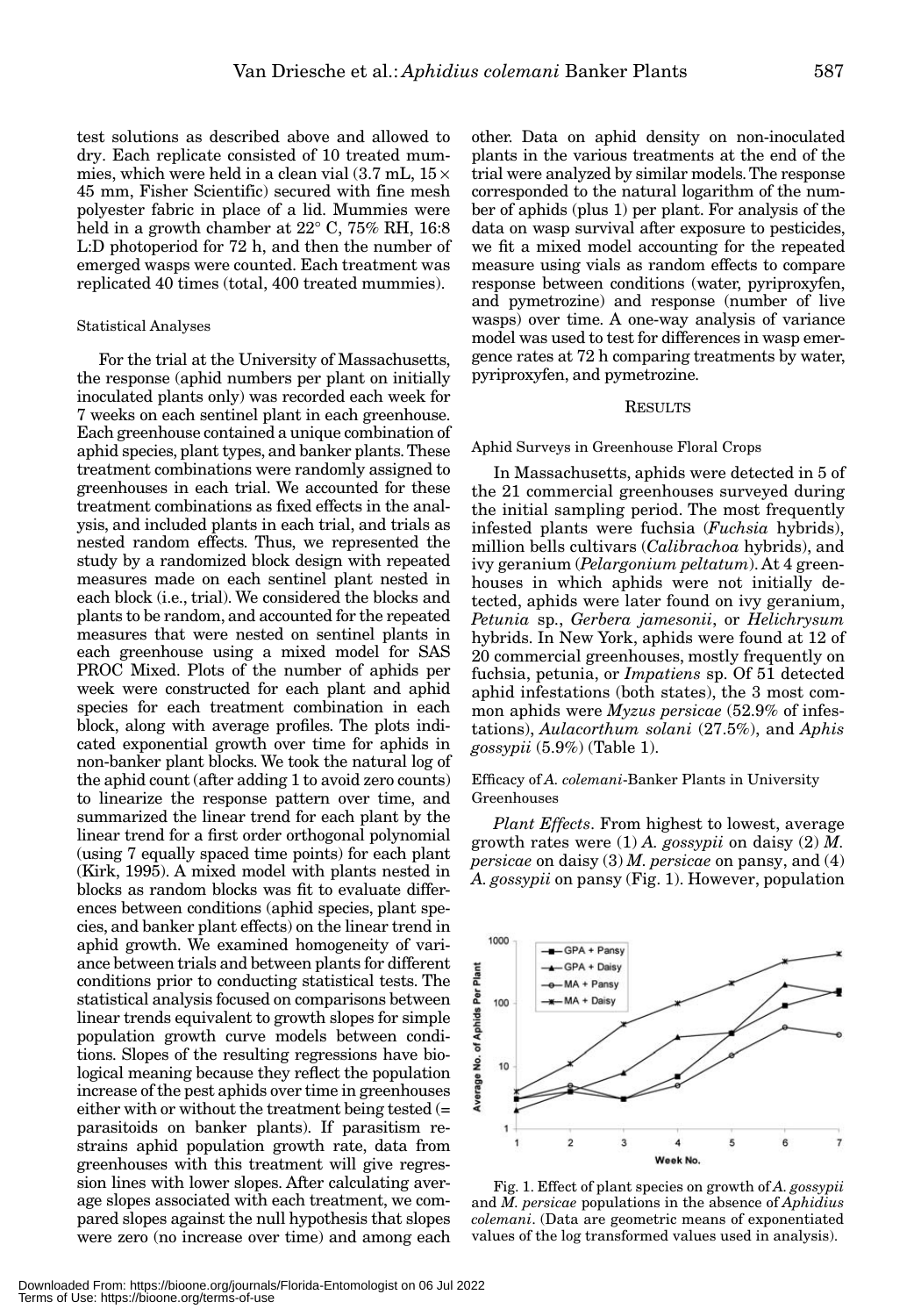growth rates of *M. persicae* and *A. gossypii* colonies (estimated as the slope of the regression of aphid density vs sample date) developing on either pansy or Marguerite daisy in University greenhouses were not different by either aphid (*F*  $= 0.13, df = 1, 4, P < 0.7366$  or plant species (*F* = 1.09, *df* = 1, 4, *P* < 0.3559), nor was the interaction of aphid by plant species significant  $(F = 0.71, df)$  $= 1, 4, P < 0.4461$ . Variances between trials and between plants within a trial were not equal for the 4 aphid-plant combinations, but this inequality was accounted for in the analysis.

*Parasitoid Suppression of Aphid Population Growth*. Again, variances between trials and between plants within a trial were not equal for the 4 aphid-plant combinations, but this inequality was accounted for in the analysis. The presence of banker plants in greenhouses had a significant effect on the growth of aphid populations (*F*  $= 212.62, df = 1, 351, P < 0.0001$ ). There was a statistically significant interaction between the effect of banker plants and plant species  $(F =$ 10.41, *df* = 1, 351, *P* < 0.0014). In contrast, the interaction of aphid species and the effect of banker plants was not significant  $(F = 3.29, df =$ 1, 351, *P* < 0.0707). The three way interaction of

plant species, aphid species and banker plants was significant, suggesting that parasitoids respond to both aphids and the plant on which they must forage for aphids  $(F = 13.05, df = 1, 351, P$  $< 0.0003$ ).

In all greenhouses where banker plants were used, no slopes of lines for aphids vs time were significantly different from zero (that is, no populations showed a statistically significant increase in aphid numbers over time). Results of hypothesis tests of zero slope were GPA/daisy (*t* = 1.28, *df* = 8, *P* < 0.2367); MA/daisy (*t* = -0.73, *df* = 8, *P* < 0.4887); GPA/pansy ( $t = 0.71$ ,  $df = 8$ ,  $P < 0.4983$ ) and MA/pansy (*t* = 0.45, *df* = 8, *P* < 0.6651). In contrast, in greenhouses without banker plants, slopes did differ significantly from zero, suggesting real increase in aphid numbers for 3 aphidplant combinations (GPA/daisy,  $t = 5.15$ ,  $df = 8$ , P < 0.0009; MA/daisy, *t* = 4.03, *df* = 8, *P* < 0.0038, and GPA/pansy, *t* = 22.73, *df* = 8, *P* < 0.0001), but not for *A. gossypii* on pansy  $(t = 2.17, df = 8, P =$ 0.0621).

When slopes of aphid numbers vs time from greenhouses without banker plants (controls) were directly compared to slopes of populations in greenhouses with banker plants (Fig. 2), differ-



Fig. 2. Effect of the presence of the braconid parasitoid *Aphidius colemani* on population growth of *A. gossypii* or *M. persicae* on 2 host plants in single-aphid or mixed-aphid greenhouses. (Data are geometric means of exponentiated values of the log transformed values used in analysis).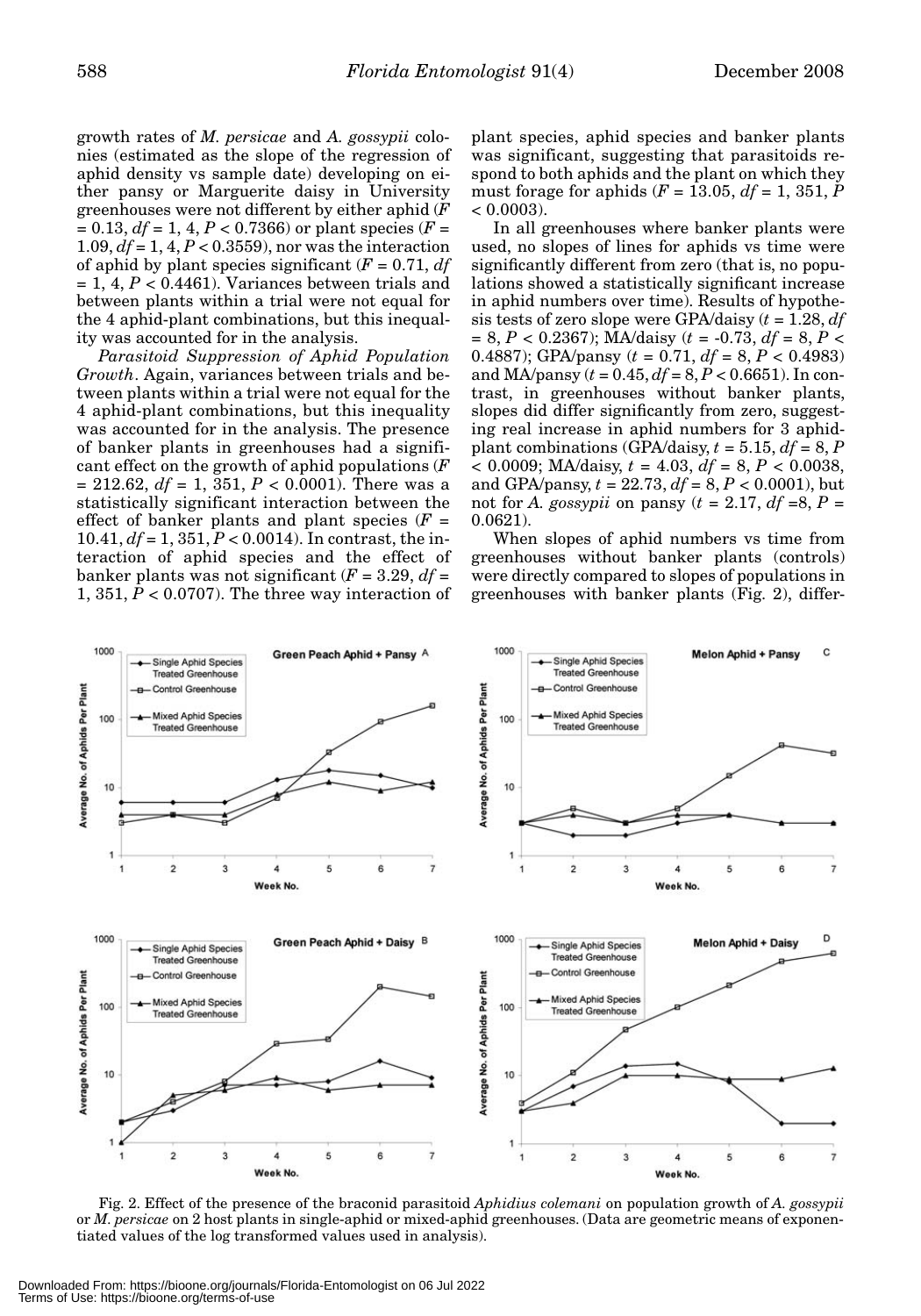ences were found for *A. gossypii* on daisy (*t* = 3.78,  $df = 8$ ,  $P = 0.0054$ ) and *M. persicae* on pansy (*t* = 2.40, *df* =8, *P* = 0.0434), but not for *A. gossypii* on pansy (*t* = 1.90, *df* =8, *P* = 0.0938) or *M. persicae* on daisy  $(t = 2.17, df = 8, P = 0.0616)$ .

*Effect of 1 versus 2 Aphid Species.* The presence of a second host species (here, a second aphid species), which in some systems can enhance biological control, had no significant effects in this case. Rates of increase per aphid species were not significantly different between banker plant greenhouses with 1 aphid species vs banker plant greenhouses with both aphid species present (Fig. 2a,b,c,d). No pairwise comparisons between oneaphid species and two-aphid species greenhouses, both with banker plants, were significant (GPA-D, *t* = 0.29, *df* =8, *P* = 0.7760) (MA-D, *t* = -1.42, *df* =8, *P* = 0.1942) (GPA-P, *t* = -0.09, *df* =8, *P* = 0.9335) (MA-P,  $t = 0.18$ ,  $df = 8$ ,  $P = 0.8639$ ).

*Final Aphid Densities in the Crop as a Whole.* On non-inoculated plants, the use of banker plants suppressed aphids from 73 to 90% relative to the controls, depending on aphid and plant species (Table 2). Comparison of aphid densities among treatments showed a significant effect of banker plants  $(F = 6.56, df = 8, P < 0.0336)$ . However, no individual pairwise comparisons were significant between final aphid densities on non-

inoculated plants between greenhouses with and without banker plants, for any aphid x plant combination.

#### Efficacy of Banker Plants in Commercial Greenhouses

In commercial greenhouses, use of banker plants at the rate tested did not provide adequate suppression of *M. persicae* (the only species tested). Population growth on sentinel pansies, inoculated at the start of the trial, was suppressed successfully in only 4 of 7 greenhouses. Moreover, of these 4, control was due at least in large part in 2 instances to larvae of syrphid flies that spontaneously invaded the greenhouses (Table 3). In only 1 of 7 cases did the banker plants prevent aphids from increasing in number.

#### Compatibility of *A. colemani* with 2 Insecticides

At 2 h, adult survival of *A. colemani* in the water control (98%), was different from survival in vials treated with Distance (pyriproxyfen) or Endeavor  $50WG$  (pymetrozine) (both,  $89\%$ ) ( $F = 3.21$ ,  $df = 2$ , 88,  $P=0.0452$ ). By the end of the experiment at 12 h, there were larger differences in wasp survival among treatments in a one-way

TABLE 2. SUPPRESSION LEVEL AND FINAL APHID DENSITY (#/PLANT, MEAN, STANDARD DEVIATION) IN (A) CONTROL GREENHOUSES, (B) PARASITOID-TREATED GREENHOUSES WITH 1 APHID SPECIES, AND (C) PARASITOID-TREATED GREENHOUSES WITH 2 APHID SPECIES IN A TRIAL AT THE UNIVERSITY OF MASSACHUSETTS IN 2005 AND 2006.

|                  | $(A)$ Final aphid density $(\#/\text{plant})$ in control greenhouses                                                                |                              |                              |                      |  |  |  |
|------------------|-------------------------------------------------------------------------------------------------------------------------------------|------------------------------|------------------------------|----------------------|--|--|--|
|                  | M. persicae                                                                                                                         |                              | A. gossypii                  |                      |  |  |  |
| Trial            |                                                                                                                                     | (in mixed aphid greenhouses) | (in mixed aphid greenhouses) |                      |  |  |  |
|                  | Daisy                                                                                                                               | Pansy                        | Daisy                        | Pansy                |  |  |  |
| 1                | $532.9 \pm 562.7$                                                                                                                   | $115.2 \pm 23.1$             | $3214.4 \pm 2750.1$          | $145.6 \pm 29.4$     |  |  |  |
| $\overline{2}$   | $4.9 \pm 6.4$                                                                                                                       | $271.6 \pm 225.9$            | $2.2 \pm 1.5$                | $9.2 \pm 14.6$       |  |  |  |
|                  | (B) Final aphid density (#/plant) in parasitoid-treated greenhouses with one<br>aphid species (and % reduction compared to control) |                              |                              |                      |  |  |  |
| Trial            | M. persicae                                                                                                                         |                              | A. gossypii                  |                      |  |  |  |
|                  | Daisy                                                                                                                               | Pansy                        | Daisy                        | Pansy                |  |  |  |
| 1                | $4.4 \pm 2.7 (99\%)$                                                                                                                | $3.1 \pm 3.9$ (97%)          | $0.4 \pm 1.3(100\%)$         | $0.3 \pm 0.6$ (100%) |  |  |  |
| $\mathbf{2}$     | $2.5 \pm 3.2$ (49%)                                                                                                                 | $54.6 \pm 56.8(80\%)$        | $0.6 \pm 1.3$ (73%)          | $1.8 \pm 3.3$ (80%)  |  |  |  |
| Ave. suppression | 74%                                                                                                                                 | 89%                          | 87%                          | 90%                  |  |  |  |
|                  | (C) Final aphid density (#/plant) in parasitoid-treated greenhouses with two<br>aphid species (and % reduction compared to control) |                              |                              |                      |  |  |  |
| Trial            | M. persicae                                                                                                                         |                              | A. gossypii                  |                      |  |  |  |
|                  | Daisy                                                                                                                               | Pansy                        | Daisy                        | Pansy                |  |  |  |
| 1                | $23.5 \pm 12.2$ (96%)                                                                                                               | $0.6 \pm 1.3(100\%)$         | $16.5 \pm 11.4(100\%)$       | $1.1 \pm 1.6 (99%)$  |  |  |  |
| $\mathbf{2}$     | $2.5 \pm 2.9$ (49%)                                                                                                                 | $68.9 \pm 73.5(75%)$         | $1.4 \pm 2.1$ (36%)          | $2.9 \pm 3.9$ (70%)  |  |  |  |
| Ave. suppression | 73%                                                                                                                                 | 88%                          | 68%                          | 85%                  |  |  |  |

Downloaded From: https://bioone.org/journals/Florida-Entomologist on 06 Jul 2022 Terms of Use: https://bioone.org/terms-of-use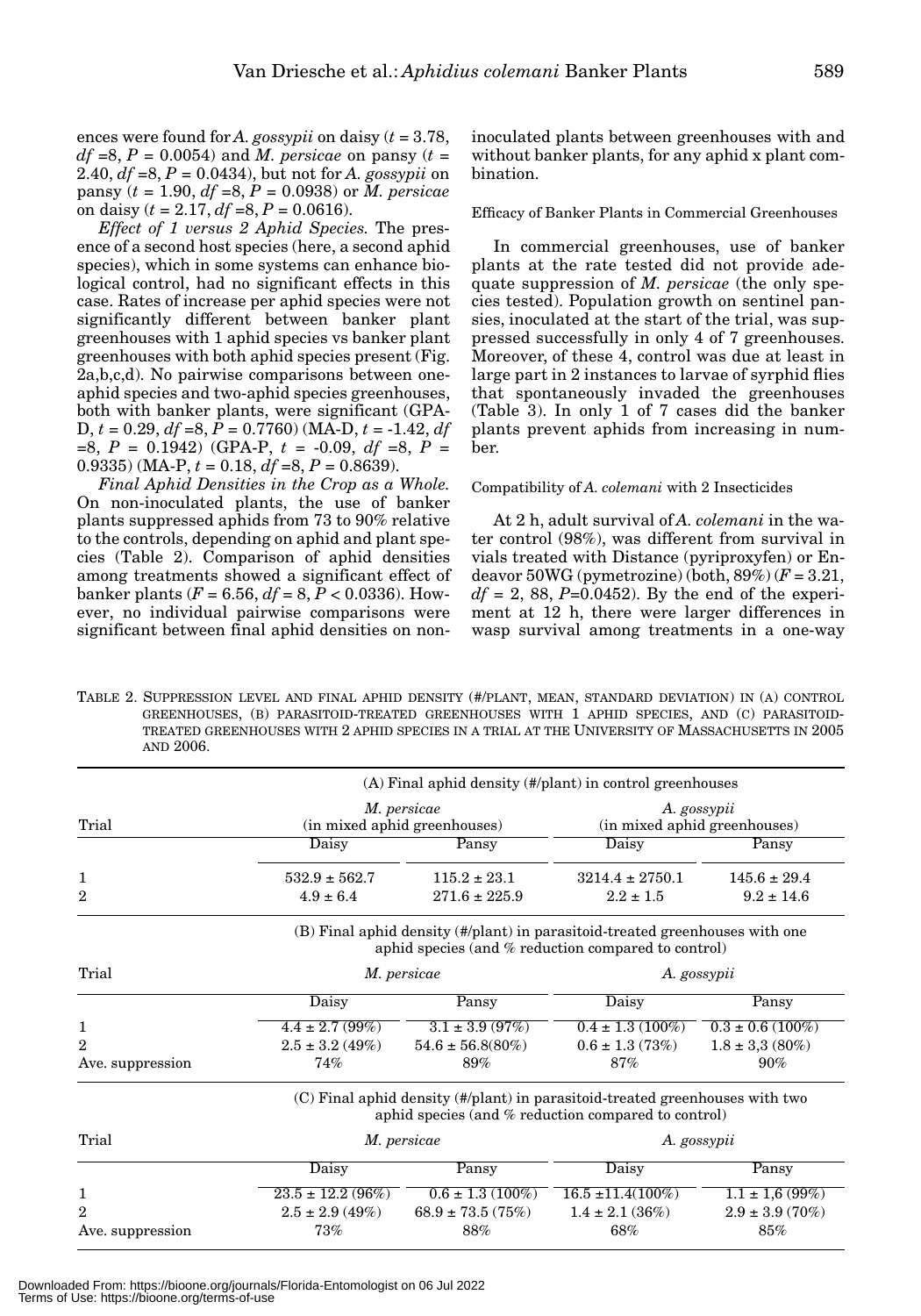TABLE 3. LEVEL OF INCREASE IN DENSITY (AS RATIO OF FINAL OR PEAK DENSITY/DENSITY ON FIRST SAMPLE DATE) OF *MYZUS PERSICAE* (SULZER) DURING SPRING FLOWER CROPS IN 7 COMMERCIAL GREENHOUSES IN THE NORTH-EASTERN UNITED STATES, COMPARED TO DENSITIES INSIDE EXCLUSION CAGES, IN THE PRESENCE OF BANKER PLANTS WITH THE PARASITOID *APHIDIUS COLEMANI.*

|                |                    | Caged controls |                                                                             | Uncaged treatment<br>(accessible to parasitoids from banker plants) |                                             | <b>BC</b> Success/<br>Failure?<br>(S, F) |
|----------------|--------------------|----------------|-----------------------------------------------------------------------------|---------------------------------------------------------------------|---------------------------------------------|------------------------------------------|
| <b>Site</b>    | Wks<br>in<br>trial | Final          | #-fold increase<br>(or peak <sup>1</sup> ) density (last/first sample date) | <b>Final Density</b>                                                | #-fold increase<br>(last/first sample date) |                                          |
| MA             |                    |                |                                                                             |                                                                     |                                             |                                          |
| 1              | $\overline{4}$     | 10.6           | 17.7                                                                        | 57.3                                                                | 47.8                                        | F                                        |
| $\overline{2}$ | 7                  | 563.6          | 234.8                                                                       | 6.0                                                                 | 3.0                                         | $\mathrm{``S''}^2$                       |
| 3              | 6                  | 157.5          | 29.2                                                                        | 2.7                                                                 | 2.1                                         | S                                        |
| (Ave.)         |                    |                | (93.9)                                                                      |                                                                     | (17.6)                                      |                                          |
| <b>NY</b>      |                    |                |                                                                             |                                                                     |                                             |                                          |
| 4              | $3/6^3$            | 177.6          | 66.0                                                                        | 0.6                                                                 | 0.5                                         | S                                        |
| $\overline{5}$ | 7                  | 415.4          | 33.5                                                                        | 134.6                                                               | 41.4                                        | F                                        |
| 6              | 7                  | 236.4          | 19.3                                                                        | 3.3                                                                 | 1.0                                         | $\mathrm{``S''}^2$                       |
| 7              | 7                  | 500.0          | 57.5                                                                        | 206.3                                                               | 75.0                                        | F                                        |
| Ave.           |                    |                | (44.1)                                                                      |                                                                     | (29.5)                                      |                                          |
| All            |                    |                | 65.4                                                                        |                                                                     | 24.4                                        |                                          |

1 For caged controls, if aphid densities peaked in middle of trial and then collapsed due to effects on plant quality, increase is calculated using the peak value rather than the final value, to correct for loss of plant quality

2 Outcomes at growers #2 and #6 were mostly due to syrphids that naturally invaded the greenhouse. Numerous syrphid eggs and larvae were found on the uncaged test plants.

3 Caged control plants collapsed after 3 weeks due to high aphid numbers. Observations on uncaged plants, on which aphid growth was very low, were made for 6 weeks.

ANOVA (*F* = 18.54, *df* = 2, 88, *P* < 0.0001). Survival on pymetrozine-treated surfaces was 53% versus 71% for pyriproxyfen and 82% for the water control, with both being different from survival in the controls (pyriproxyfen,  $t = 2.21$ ,  $df =$ 88, *P* < 0.0296; pymetrozine, *t* = 6.01, *df* = 88, *P* < 0.0001).

The emergence of adult parasitoids from pesticide-treated aphid mummies was affected by exposure to pesticides (one-way Anova,  $F=5.2$ ,  $df=$ 2,  $P < 0.0069$ ). In pairwise comparisons, pyriproxfen's effect (56%) was different from the water control (68%) (*F* = 10.39, *df* = 1, *P* < 0.0016) but pymetrozine's (65%) was not  $(F = 2.6, df = 1, P <$ 0.1098).

#### **DISCUSSION**

The presence of banker plants in greenhouses had a significant effect on the growth of aphid populations. *Aphidius colemani* banker plants placed in  $4 - \times 8$ -m plastic hoop greenhouses at the University of Massachusetts significantly suppressed aphids in 2 of the 4 aphid x plant combinations tested (*M. persicae* on pansy and *A. gossypii* on daisy), while the other 2 combinations showed levels of suppression that might have been significant with greater replication. Least impact occurred on *A. gossypii* on pansy. The presence of a second species of aphid in the greenhouse did not have any important effect on the level of suppression by *A. colemani* versus greenhouses with only 1 aphid species.

Little control was achieved by banker plants against *M. persicae* in commercial greenhouses. This may have been caused by neglect of banker plants by some growers (failure to adequately water plants, which occurred in New York), too few aphids on banker plants at the start of the crop (due to late placement in greenhouses), or use of too few banker plants per unit area in view of crop density. The banker plant rate  $(\frac{\text{#}}{m^2})$  of greenhouse floor) used in this research was the same as our University trials, whose greenhouses were only partially filled with plants. This banker plant rate may have been insufficient in commercial greenhouses, which were completely filled with larger, more densely packed plants. Greater foliage volume would have increased the area for parasitoids to search, reducing their efficiency.

In addition to using more banker plants per m2 , control might be improved through better management of the banker plants to ensure larger, healthier populations of grain aphids, or use a different monocot-feeding aphid more suitable as a host for *A. colemani*, since *R. padi* is not